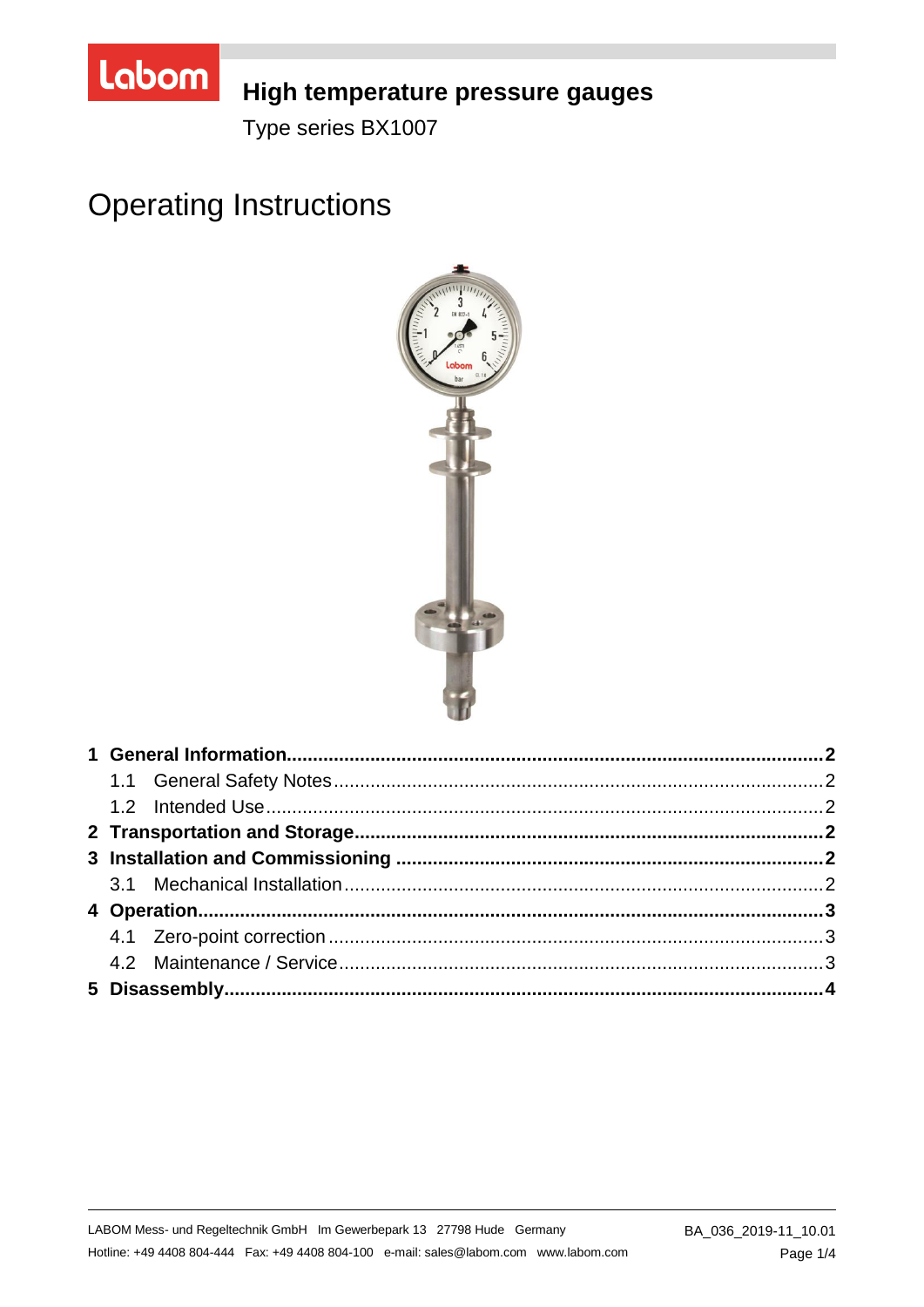## **1 General Information**

This document contains necessary information for the proper installation and use of this device. In addition to this instruction, be sure to observe all statutory requirements, applicable standards, the additional technical specifications on the accompanying data sheet (see www.labom.com) as well as the specifications indicated on the type plate.

## **1.1 General Safety Notes**

The installation, set up, service or disassembly of this device must only be done by trained, qualified personnel using suitable equipment and authorized to do so.

## **Warning**

Media can escape if unsuitable devices are used or if the installation is not correct.

Danger of severe injury or damage

 $\triangleright$  Ensure that the device is suitable for the process and undamaged.

## **1.2 Intended Use**

The device is intended to measure pressure of gases, vapors and liquids as specified in the data sheet.

## **2 Transportation and Storage**

Store and transport the device only under clean and dry conditions preferably in the original packaging. Avoid exposure to shocks and excessive vibrations.

Permissible storage temperature: 0…70 °C

#### **3 Installation and Commissioning**

Ensure that the device is suitable for the intended application with respect to pressure range, overpressure limit, media compatibility, temperature range and process connection.

#### **3.1 Mechanical Installation**

Use gaskets, if required, that are suitable for the process connection and resistant to the media.

Before starting operation, check the process connection carefully for leaks under pressure.

Use new gaskets for each installation. We recommend the use of aluminium gaskets (A 27 x 32 as per DIN 7603), which you can order directly from us as an accessory.

Fit the pressure transmitter using four flange screws, as shown on the drilling diagram, and tighten them gradually crosswise. Max. tightening torque: 60 Nm (slightly oiled).

During installation of the device, attention has to be paid to the diaphragms not being damaged by the medium being measured. This is particularly important in the case of coagulating media that can have deforming influence on the diaphragms when they get cold.

Do not insulate the temperature coupler (tubular shank under the transmitter), as this would reduce its decoupling effect.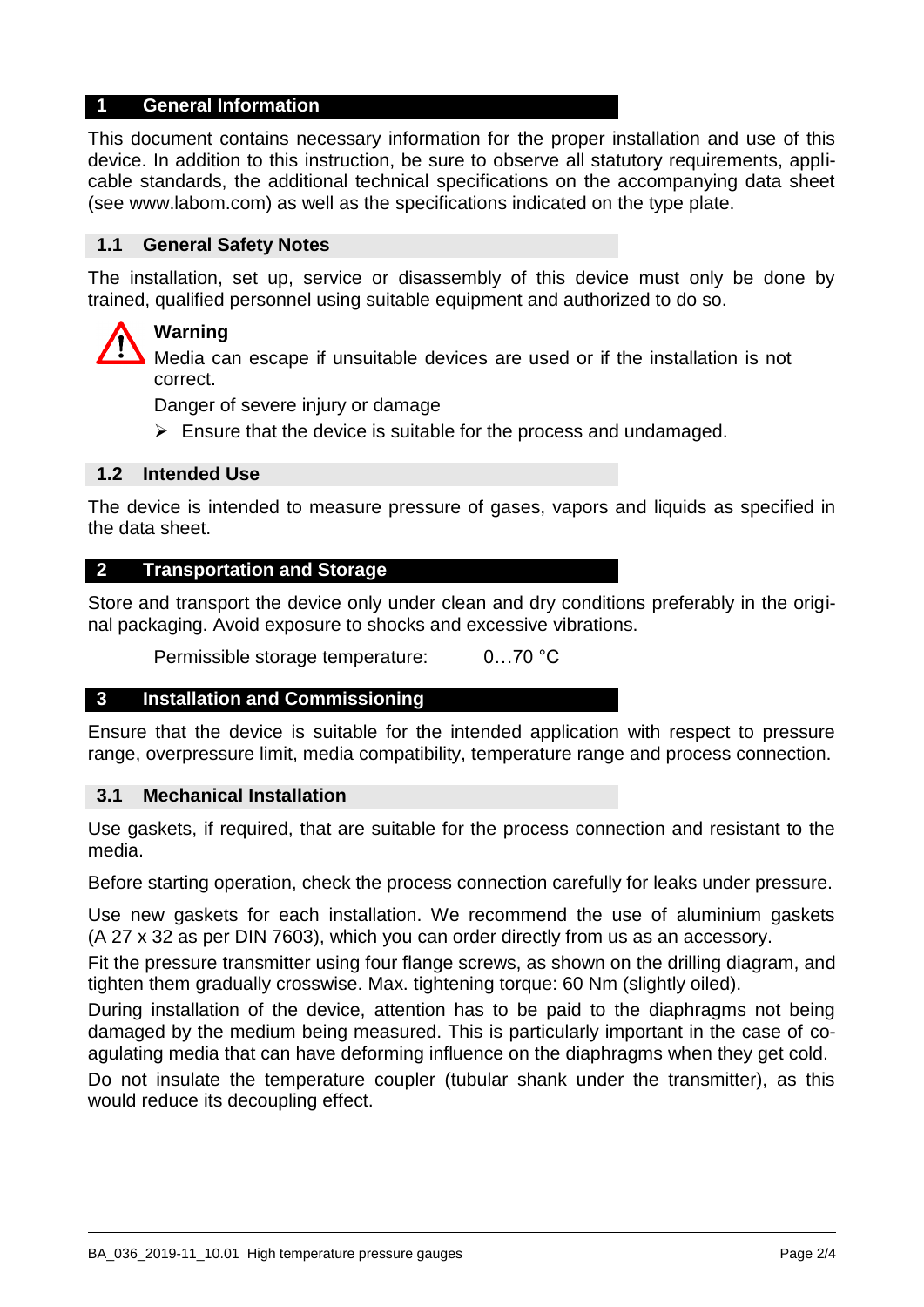

*Figure 1: Drilling diagram*

Vent the pressure gauge after installation using the vent valve (Figure [2\)](#page-2-0).

The devices are supplied with a closed vent valve (CLOSED position). Moving the red lever to the OPEN position equalises the pressure level inside and outside the case (Figure [3\)](#page-2-1).

<span id="page-2-0"></span>

*Figure 2: Vent valve*

<span id="page-2-1"></span>

*Figure 3: Move valve*

## **4 Operation**

During operation, take care that the device remains within its intended pressure and temperature ranges. No other monitoring is necessary.

| Permissible media temperature: | $10350$ °C |
|--------------------------------|------------|
|                                |            |

Permissible ambient temperature: 10…70 °C

## **4.1 Zero-point correction**

Small measuring errors or deviations caused by difference in level between pressure gauge and point of measurement can be corrected on measuring devices with micro control position pointers. To do so turn the adjusting screw on the pointer hub (see figure [4\)](#page-2-2).

Similarly, a displacement of the zero point caused by use and long service life can be corrected if necessary.

You can find further information about zeroadjustment of pressure gauge with micro adjustment pointer in the document TA\_029 on www.labom.com.

<span id="page-2-2"></span>

*Figure 4: Zero-point correction*

## **4.2 Maintenance / Service**

When properly installed in accordance with applicable specifications, this device is maintenance-free. However, we recommend an annual recalibration of the device.